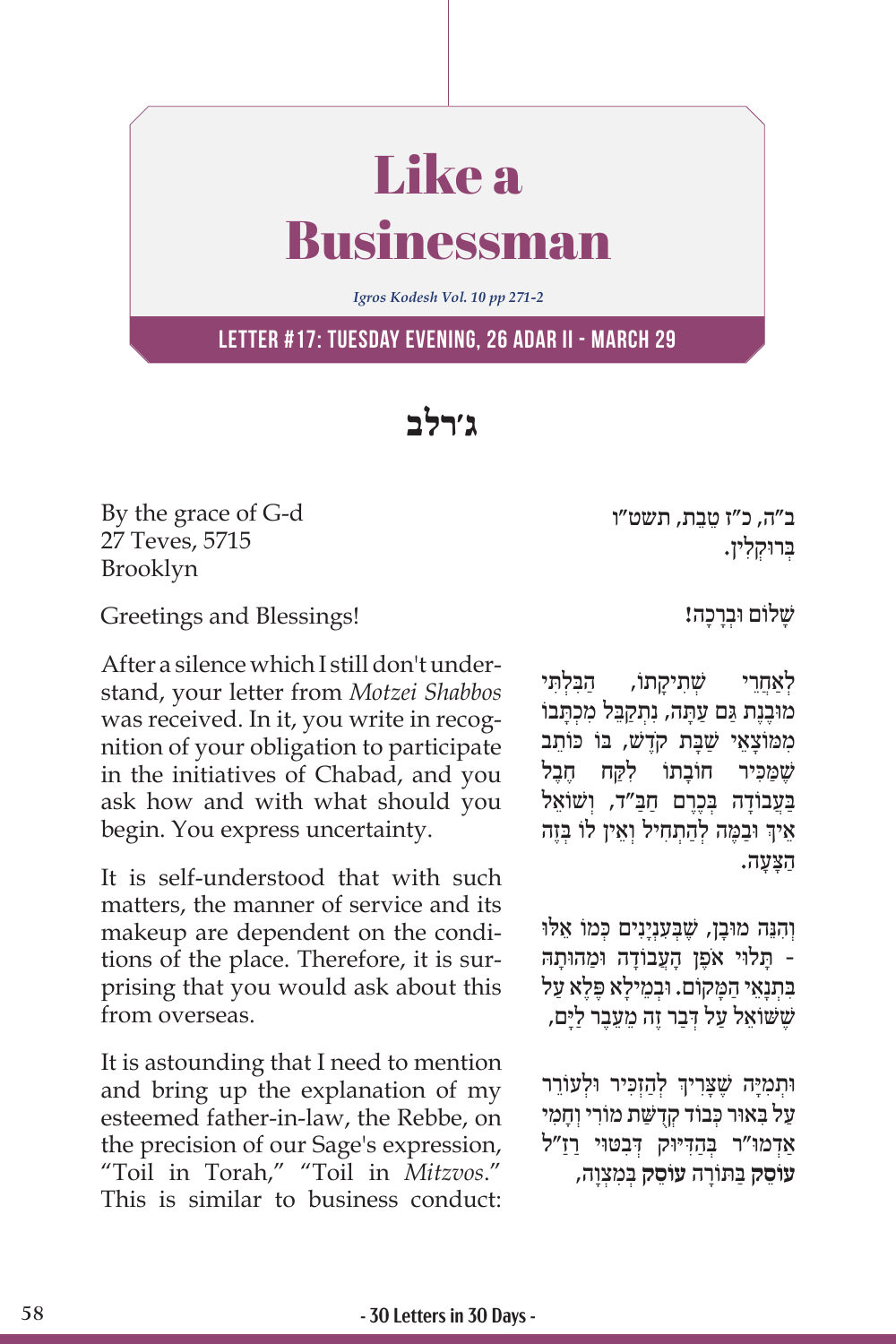The owner does not sit secluded in a room waiting for someone to come and tell him that he is interested in doing business with him. On the contrary, he goes out, constantly searching for someone who might need the products of his business. Moreover, he convinces those around him of the potential benefit and profit, etc.

When you will endeavor with this approach, or at least with how you approach your physical job and livelihood, meaning what only the body benefits from, you will certainly succeed in finding avenues for your spiritual livelihood, matters of Torah and Mitzvos which both the body and the soul need and benefit from.

[This applies] especially now being that we are in the days close to the day of passing on the tenth [day] of the eleventh month [Shvat], when the Rebbe's *Neshama* ascends from a supernal world to an even more supernal world as our Sages say, "[The righteous] have no rest, they ascend from strength to strength." All of those associated with him are automatically also drawn into this ascent, but it is incumbent on them to make a medium for the ascent and to strive for it to be revealed in thought, speech, and action. The main thing is ac-

שֶׁהוּא כִּהַנְהַגַּת עֶסֶק - שֶׁאֵין בַּעַל ָהַעָסק יוֹשֵׁב בַּחִדר לְפַנִים מַחִדר וּמַחִכּה עַד שֶׁיָּבֹא מִי שֶׁהוּא וְיֹאמַר לוֹ שֶׁמְעֻנְיָן ּהו ַא לֲע ֵ שׂ וֹ ת עֶס ִק ע ּמוֹ ,

֧֧֧֖֖֖֖֖֖֖֧֚֚֚֚֚֚֚֚֝֝֬<u>֓</u> אָלָא אַדְרַבָּא, הוּא הוֹלֵךְ וּמְחַפֵּשׂ בְּחִפּוּשׂ אחר חפּוּשׂ אַפ*ִּשׁר יֵשׁ מי שֵׁהוּא ה*זקוּק לְעָנְיְנֵי עֵסֶק זֶה, וְלֹא עוֹד אֶלָּא שֶׁמְּדַבֵּר ַעל לב הנּמצאים בסביבתוֹ להעמידם ַעל טיב העסק והתּוֹעלת מזה בּשׁבילם וכו'.

וּכְשֵׁיּתִעַנְיֵן בַּזֶה בִּאֹפֵן הִנּ״ל, אוֹ על כּל ּפָּנִים כִּמוֹ שֵׁהוּא מִתְעַנְיֵן בְּעָנְיַן מִשְׁרַתוֹ וּפַרְנַסַתוֹ הַגַּשְׁמִית, הַיְנוּ - שֶׁרַק הַגּוּף ֶנֱהֶנ ִה מֶּזה,

ֲהֵר ְּ י בַוַּד ַאי י ְצ ִל ַיח ִ ל ְמ ַ צוֹ א אוֹ פֵנּי פַּ ְרָנָסתוֹ הָרוּחָנִית, הַיְנוּ בִּעָנִיְנֵי תּוֹרָה וּמְצִוֹת, שֶׁהֵן הגּוּף וְהֵן הּגִּשָׁמה זְקוּקים וְנָהֵנים ֵמֶהם.

וּבִפְרָט שֶׁנִּמְצָאִים אָנוּ בְיָמִים הַסְמוּכִים ַ לְיוֹם הַהִלּוּלַא בַּעֲשַׂרַה לְחֹדֵשׁ אַחַד ַעשׂר, שַׁאז הַנּשַׁמה דִּבעל ההלוּלא ְעוֹלַה מֻעוֹלַם עֵלְיוֹן לְעוֹלַם עוֹד עֵלְיוֹן יוֹתֵר, וּכִדְבְרִי רז"ל אֵין לֹהֶם מֻנוּחה, כּי יֲלְכוּ מֵחיל אֵל חִיל,

שֶׁבְּמֵילָא כָּל הַשַּׁיָּכִים אֵלְיו נִמְשָׁכִים גַּם כֵּן בַּעֲלִיָּה זוֹ, אָלָא שֶׁעֲלֵיהֶם לַעֲשׂוֹת ּאֶת הַכֵּלִים לְהָעֲלִיָּה וּלְהִשְׁתַּדֵּל שֶׁתִּהְיֶה בְּגִלוּי בְּמַחֲשָׁבַה דְּבּוּר וּמַעֲשָׂה. וְהַעָ*ּ*קַר ְּבַמֲע ֶשׂ ִ ה - כּ ֶי ז ּהו ָ ה ִע ָּק ַר, ה ּי ַ וֹ ם לֲע ָשׂ וֹ תם.